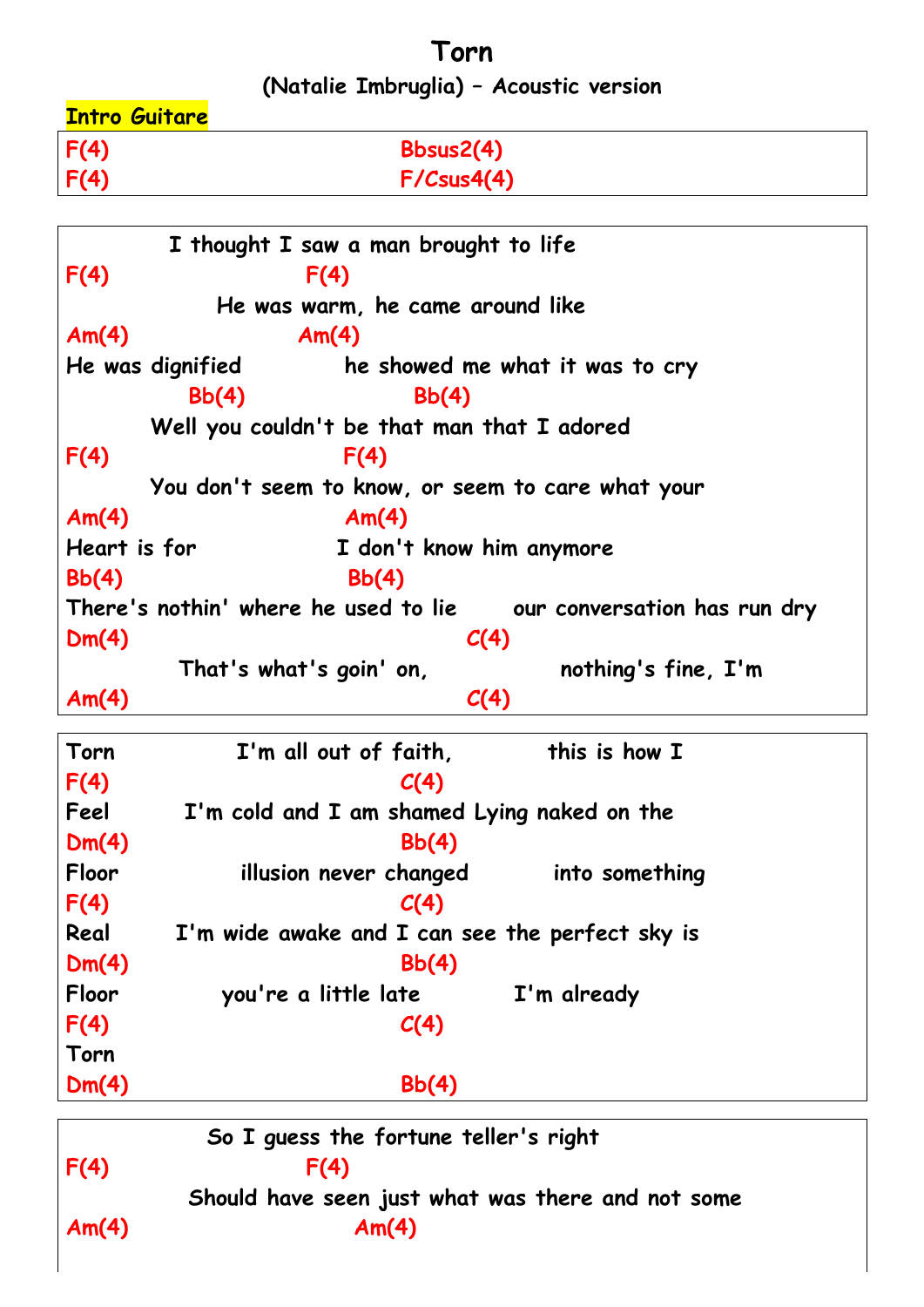| Holy light<br>Bb(4) | but you crawled beneath my veins and now<br>Bb(4) |                                                     |  |  |
|---------------------|---------------------------------------------------|-----------------------------------------------------|--|--|
|                     | I don't care, I have no luck                      | I don't miss it all that much                       |  |  |
| Dm(4)               |                                                   | C(4)                                                |  |  |
|                     |                                                   | There's just so many things that I can't touch, I'm |  |  |
| Am(4)               |                                                   | C(4)                                                |  |  |
|                     |                                                   |                                                     |  |  |
| Torn                | I'm all out of faith,                             | this is how I                                       |  |  |
| F(4)                | C(4)                                              |                                                     |  |  |

| Feel        | I'm cold and I am shamed Lying naked on the     |                                      |                              |  |
|-------------|-------------------------------------------------|--------------------------------------|------------------------------|--|
| Dm(4)       |                                                 | Bb(4)                                |                              |  |
| Floor       |                                                 | illusion never changed               | into something               |  |
| F(4)        |                                                 | C(4)                                 |                              |  |
| Real        | I'm wide awake and I can see the perfect sky is |                                      |                              |  |
| Dm(4)       |                                                 | Bb(4)                                |                              |  |
| Floor       |                                                 | you're a little late                 | I'm already                  |  |
| F(4)        |                                                 | C(4)                                 |                              |  |
| Torn        |                                                 |                                      |                              |  |
| Dm(4)       |                                                 | Bb(4)                                |                              |  |
| Torn        |                                                 |                                      |                              |  |
| Dm(4)       |                                                 | Bb(4)                                |                              |  |
| <b>PONT</b> |                                                 |                                      |                              |  |
| Oh          | Oh<br>Oh                                        | Oh<br>Oh                             | Oh                           |  |
| Dm(4)       |                                                 | Dm(4)                                |                              |  |
| Ouh         | Ouh<br>Ouh                                      | Ouh<br>Oh                            | Oh                           |  |
| F(4)        |                                                 | C(4)                                 |                              |  |
|             | Arrêt sur 1 + Rytme                             |                                      |                              |  |
|             |                                                 | There's nothin' where he used to lie | our conversation has run dry |  |
| Dm(4)       |                                                 |                                      | C(4)                         |  |
|             |                                                 | That's what's goin' on,              | nothing's fine, I'm          |  |
| Am(4)       |                                                 |                                      | C(4)                         |  |

| Torn  | I'm all out of faith,                           | this is how I  |  |  |
|-------|-------------------------------------------------|----------------|--|--|
| F(4)  | C(4)                                            |                |  |  |
| Feel  | I'm cold and I am shamed Lying naked on the     |                |  |  |
| Dm(4) | Bb(4)                                           |                |  |  |
| Floor | illusion never changed                          | into something |  |  |
| F(4)  | C(4)                                            |                |  |  |
| Real  | I'm wide awake and I can see the perfect sky is |                |  |  |
| Dm(4) | Bb(4)                                           |                |  |  |